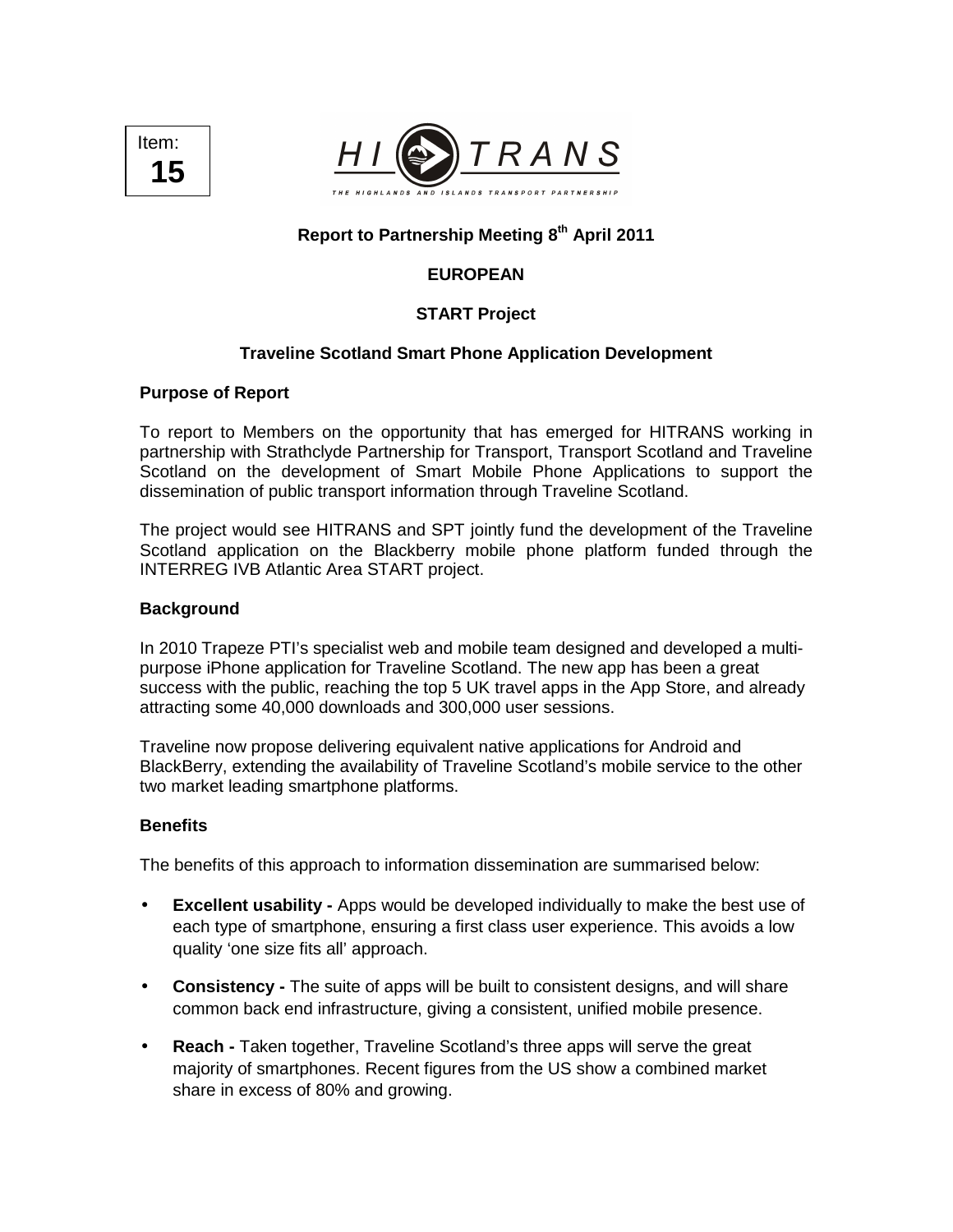• **Support -** All services will be backed by a comprehensive package covering hosting and operation, expert support, updates and service management.

### **Approach**

Trapeze is currently developing a reusable platform for native Android and BlackBerry applications in the transport domain, which will allow many elements to be offered as a simple shopping list of functional modules.

It is proposed taking elements of this work, in combination with the logic and designs established for the existing Traveline Scotland iPhone app, as the starting point for a low risk project to implement new feature-rich services for Android and BlackBerry users.

The range of functionality and screen flow will be the same as for the iPhone service unless explicitly stated below. Minor adaptations will be required in certain places to accommodate differences between the devices, but in general the significant technical differences between the apps will be hidden from view, providing a consistent Traveline Scotland experience for all app users.

Similarly, visual designs will be the same as for the iPhone service wherever possible, unless differences are necessitated by screen size, device behaviour, or stylistic norms of the different platforms. Again, many significant adaptations will be required behind the scenes, but where possible these will be hidden from the user's view.

The commitment is simply to create functionally equivalent services, designed so as to be consistent in appearance and operation with the existing iPhone app, while making optimum use of the Android and BlackBerry platforms.

#### **Device Coverage**

The new services will be native downloadable applications usable on the following devices (the range of supported versions will be changed from time to time):

- **Android** version 1.5 and above
- **BlackBerry** version 5.0 and above

The public will be able to access the services by download from Android Market and BlackBerry App World.

## **Functionality**

Functionality of the proposed services is summarised below. Images shown are draft, and have not yet been modified to reflect Android and BlackBerry design requirements.

- **All transport modes** combined live and scheduled departure boards on an interactive map for all transport modes available in the source data
- **Bus and coach -** departure boards on a map filtered to show bus and coach stops only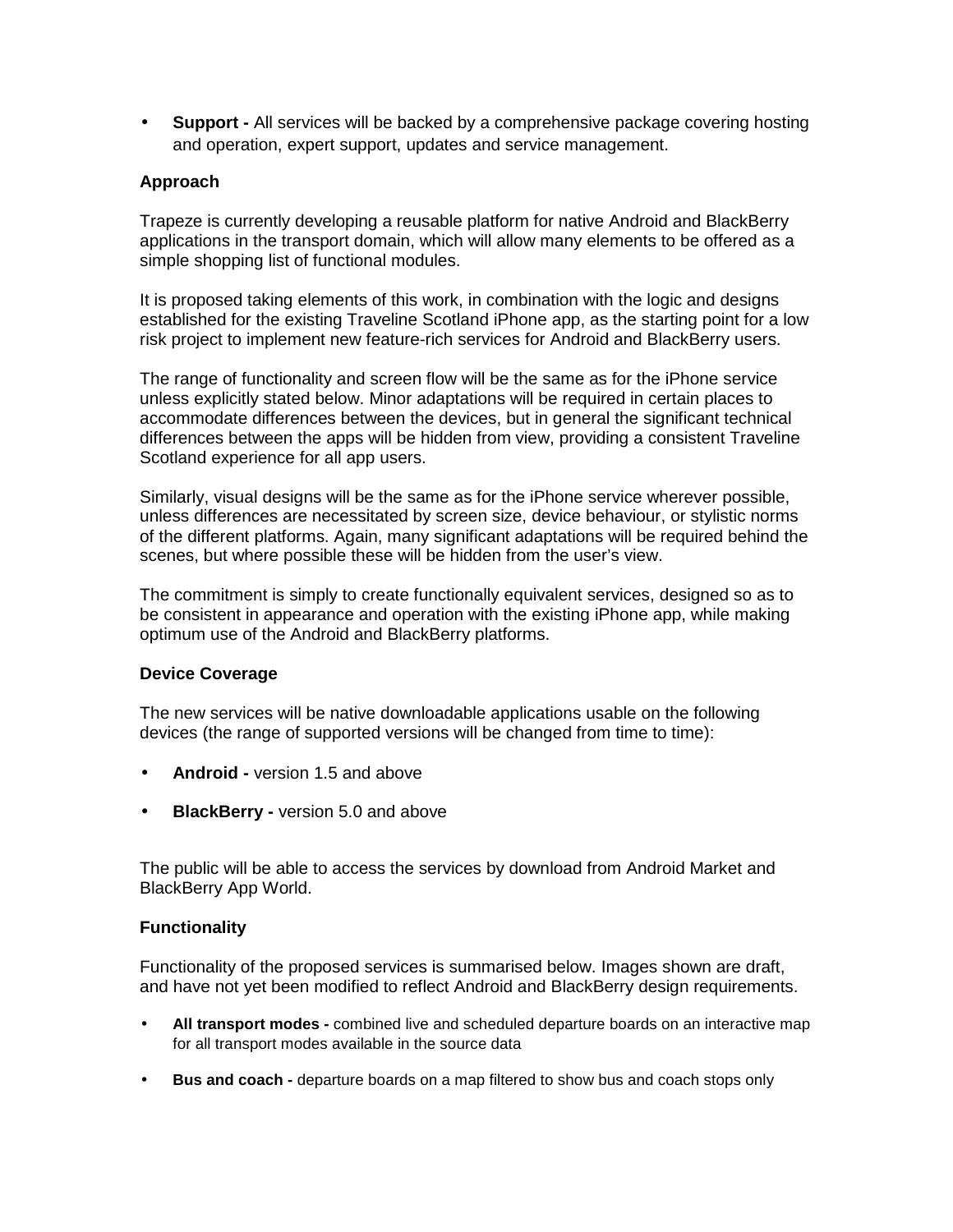- **Subway -** departure boards on a map filtered to show Glasgow Subway stations only
- **Ferry -** departure boards on a map filtered to show ferry terminals only
- **Favourite stops -** graphical saved favourites page
- **Traffic Scotland -** in-app link to the Traffic Scotland mobile website
- **Journey planner -** in-app link to the Traveline Scotland mobile website provided by Trapeze
- **News and notices** messages can be authored for delivery directly to the apps; any notices created will be delivered to all three apps
- **Transport operators -** alphabetic listing of operators with logos and phone numbers, plus a separate list of major operators

Note that adaptation will be required for graphical features including interactive maps. Not all BlackBerry devices that we intend to support have touch screens, and so a different approach to map navigation will be used.



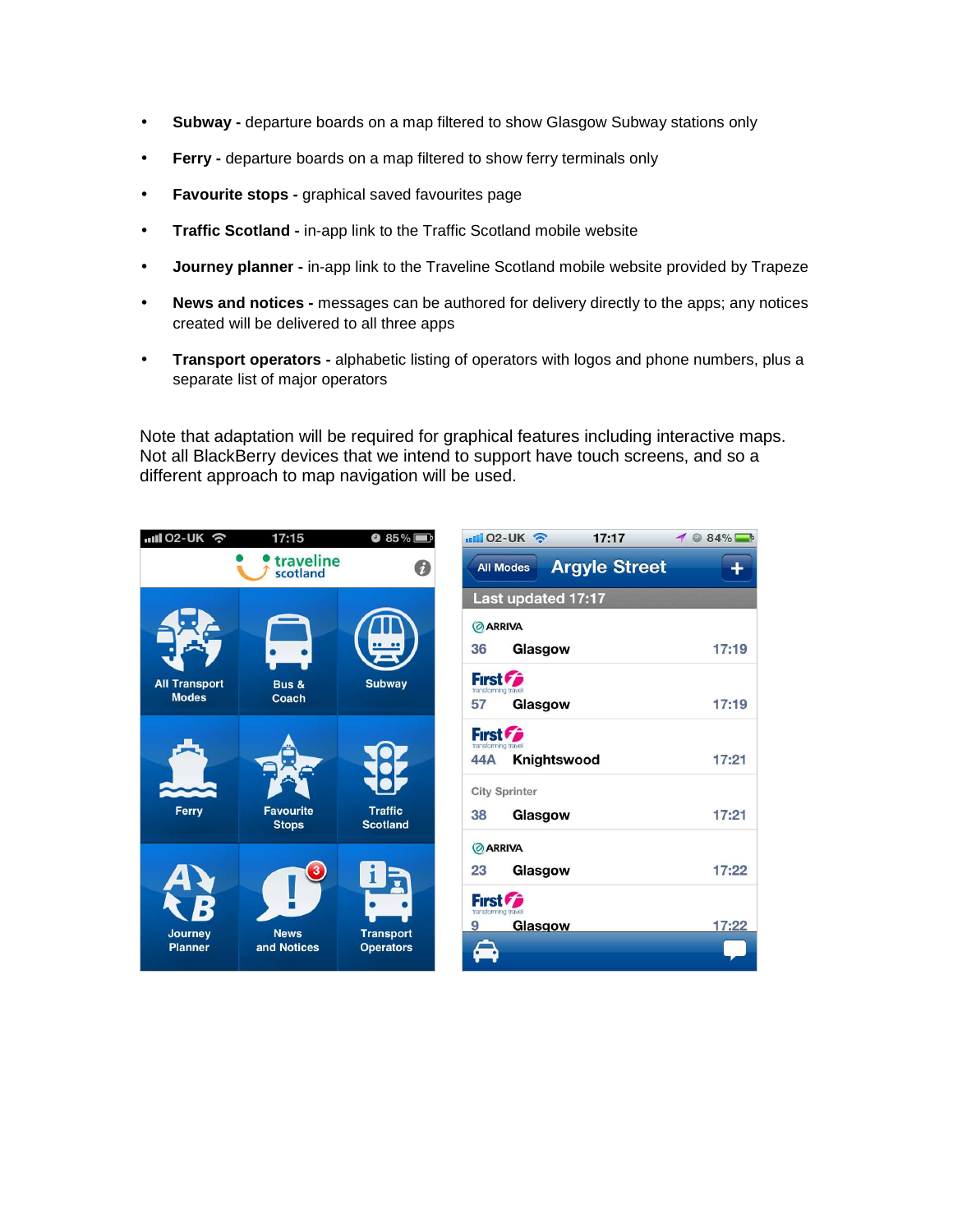

## **Project Timeline**

The outline project plan for the Traveline Scotland Android and BlackBerry applications based on the scope outlined above will be as follows:

| <b>MILESTONE</b>                            | DATE     |
|---------------------------------------------|----------|
| Android                                     |          |
| Commencement of work                        | 0 weeks  |
| Interim progress review                     | 4 weeks  |
| Beta release for feedback and refinement    | 8 weeks  |
| Work complete and acceptance testing begins | 10 weeks |
| Launch                                      | 12 weeks |
| <b>BlackBerry</b>                           |          |
| Commencement of work                        | 12 weeks |
| Interim progress review                     | 16 weeks |
| Beta release for feedback and refinement    | 20 weeks |
| Work complete and acceptance testing begins | 22 weeks |
| Launch                                      | 24 weeks |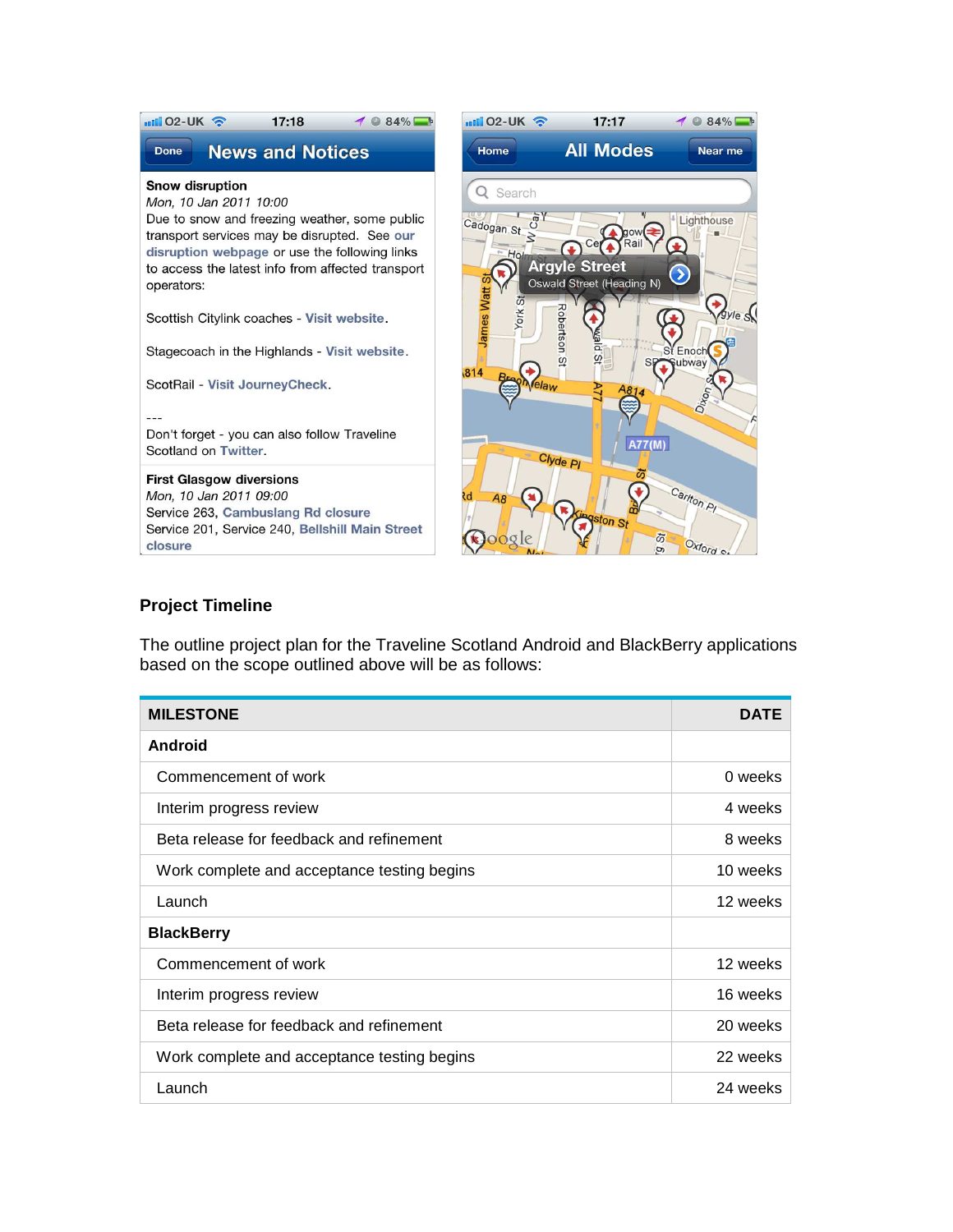# **Project Costs**

**TOTAL** 

Implementation and operation costs for the project as scoped above will be as follows:

| <b>MODULE</b>                                 | <b>ONE-OFF</b> | ANNUAL |
|-----------------------------------------------|----------------|--------|
| <b>Traveline Scotland Android application</b> | £18,000        | £2,500 |
| Traveline Scotland BlackBerry application     | £22,000        | £3,000 |

In addition to the costs detailed above Transport Scotland has already supported the development of the iPhone app for Traveline Scotland.

Traveline Scotland have secured funding from Transport Scotland to provide the Android application as this is likely to benefit a larger number of users and has therefore been given a higher short term priority. Traveline have been in dialogue with HITRANS officers since the original iPhone application was in development with a view to establishing if funding could be available to support the roll out of the smart phone application. Discussions have focussed on the possibility that HITRANS and Strathclyde Partnership for Transport (SPT) could jointly fund the development of the Traveline Scotland application for the Blackberry smart phone platform. The cost of this to HITRANS and SPT would be a capital cost of £25,000 which would cover the development and the first year of maintenance. Traveline Scotland has confirmed they are prepared to meet the maintenance cost after the first year so this would be a one off cost to HITRANS and SPT.

HITRANS officers have considered the proposal from Traveline Scotland and consider it good value as a means of disseminating public transport information particularly give that the information will include real time information on the buses equipped with tracking equipment in the Highlands and Islands. It is recommended that the Partnership approves an allocation of £12,500 from the START Project budget under Activity 8 Intelligent Transport Systems. The detailed START Project budget is listed below and this item would be funded by transferring budget from the "Other Expenditures" budget to "Services Supply".

| .                              |                |
|--------------------------------|----------------|
| 1. Human Resources             | - €            |
| 2. Services Supply             | 86,286.46 €    |
| 3. Operational Costs           | 9,546.79 €     |
| 4. Travel and accommodation    | 9,000.00 $\in$ |
| 5. Meetings and seminars       | 5,000.00 €     |
| 6. Promotion and dissemination | 46,324.47 €    |
| 7. Equipment                   | 138,699.35 €   |
| 8. Other expenditures          | 494,306.62 €   |
| <b>TOTAL</b>                   | 789,163.69 €   |